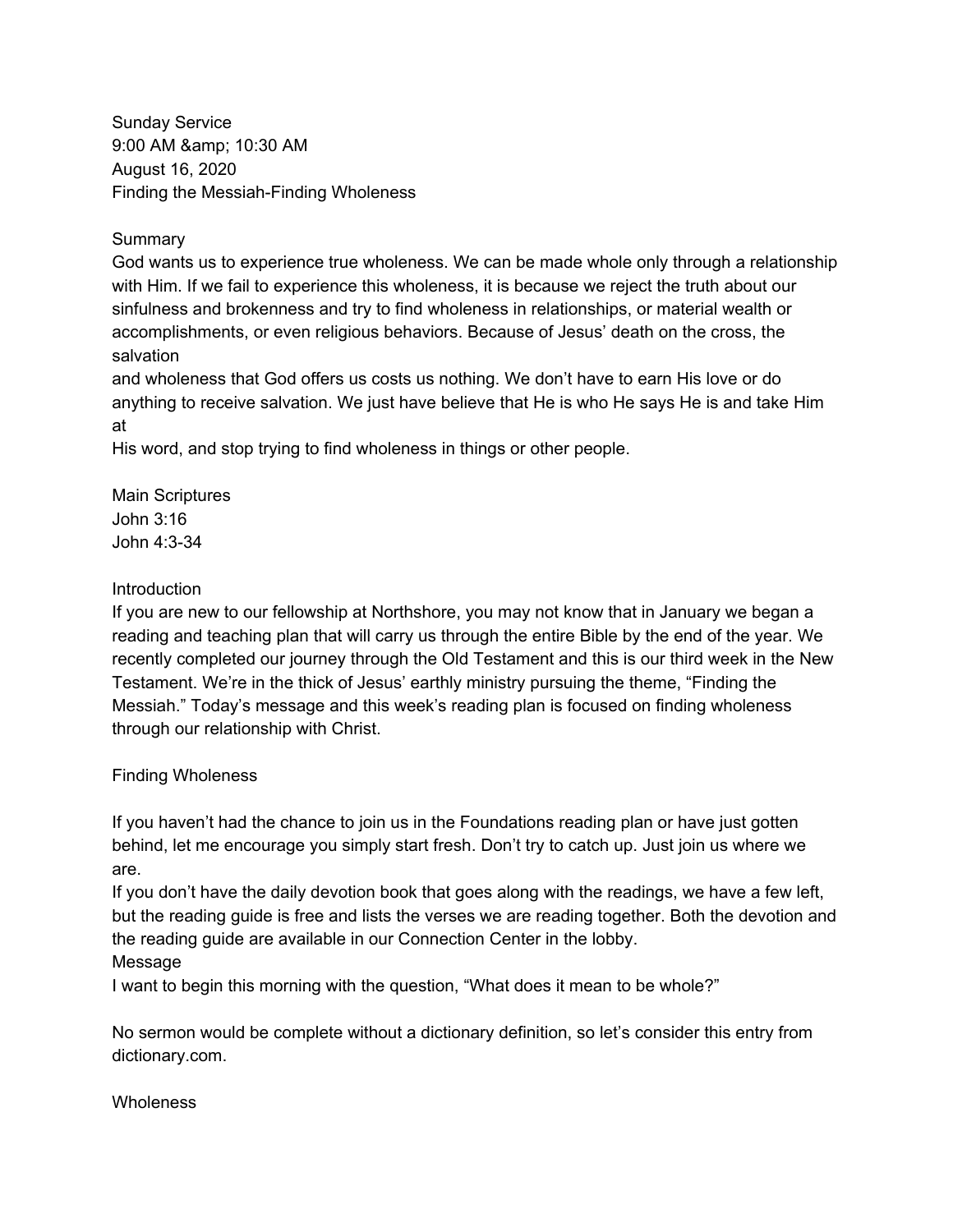adjective

1. all of; entire.

2. in an unbroken or undamaged state; in one piece.

It's that second entry, "in an unbroken or undamaged state;" that I'd like to focus on. Very few of us would claim that we've never been hurt in a relationship, and none of us can claim that we've never messed up, and so we can't say that we're unbroken. God's word tells us that we are

all impacted by sin. Perhaps the prophet Isaiah says it most kindly:

Isaiah 53:6 6 We all, like sheep, have gone astray, each of us has turned to our own way;

The Apostle Paul is a little more blunt in His letter to the church at Rome:

Romans 3:23

23 for all have sinned and fall short of the glory of God,

Pastor Ben Stuart of Passion City Church in Washington D. C. has a bold witness among the movers and shakers in our nation's capital. Though his audience is made up of powerful people, He doesn't pull any punches. When he shares His personal testimony about encountering Christ,

he uses the phrase, "I finally realized that there is just something wrong with me." This flies in the face of the common self-help mantra that guilt is okay because it means I have done something wrong, but shame means I believe there is something wrong with me, and that's

not consistent with a healthy self-image. With apologies to my profession as a counselor, the reason we do wrong is because we are sinful. It's not popular, but to claim otherwise is not consistent with the teachings of God's word.

We can be made whole.

But there's a solution for our brokenness. We can be made whole. We were created by a loving God and though we have all gone astray, the central message of scripture is that God has been pursuing us to restore us and make us whole.

### John 3:16

16 For God so loved the world that He gave His one and only Son, that whoever believes in Him shall not perish but have eternal life.

Jesus leads with the good news. God's love is strong enough to save us. But it cost Him everything. We shall not perish if we will receive His gift and we can be made whole. Here's the bad news: those who reject Him will perish. It's another one of those unpopular truths.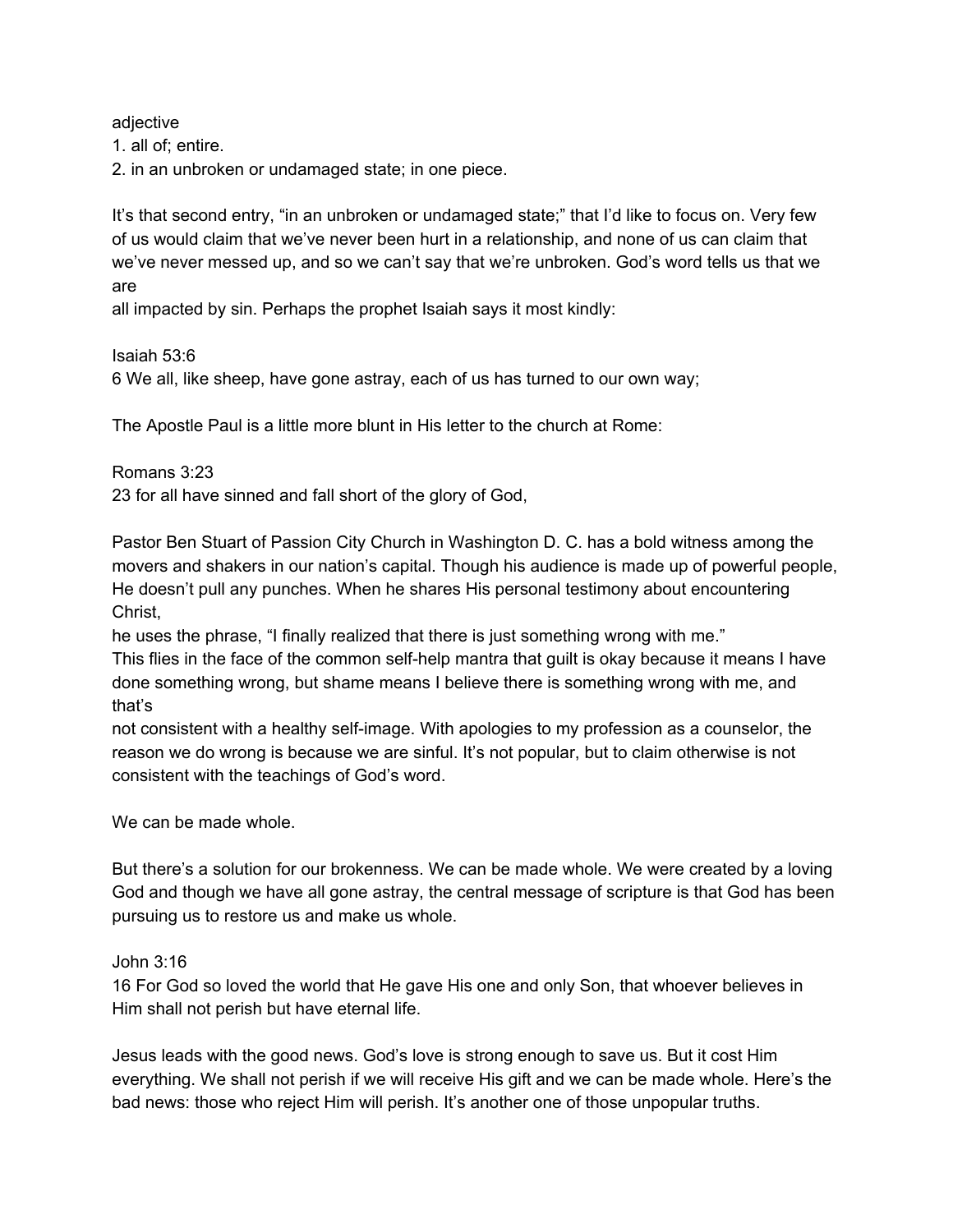Many critics of Christianity condemn the narrow, exclusivity of the Biblical prescription for salvation and wholeness. It's not that it's hard to understand or difficult to receive the free gift that Jesus paid for on the cross. But it requires us to acknowledge that there is something wrong

with us that we can't fix on our own.

If we can learn the humility it takes to acknowledge our sinfulness, our brokenness, Christ can make us whole. But even when we accept the truth about our incompleteness, we have to reject all the other solutions that compete with Christ and His offer to make us whole.

Wholeness, completeness, satisfaction, peace. We are all longing for a state in which all our needs and desires have been satisfied. Sometimes we find a temporary fix and we get a glimpse

of what this wholeness we seek would be like. But it never lasts.

One of the most common barriers to the experience of true wholeness and enduring peace is the

belief that wholeness comes from human relationships.

We cannot find true wholeness in a relationship with another person.

Throughout history, there has been a romantic notion that the greatest experience of wholeness will come through a relationship with the right person. You know; the one, your soulmate. The 1996 movie Jerry Maguire is based loosely on the real life story of a professional sports agent who became disillusioned by the money and success he thought would make him happy. There are two memorable lines from this movie that you've likely heard, even if you didn't get the reference. The first is Cuba Gooding Junior's tag line "Show me the money!" Slightly less well known is the quote from Tom Cruise as Jerry that marks the romantic high point in the film. Things had gotten rocky in his new marriage, and in an impassioned speech to his wife in front

of a room full of her friends, he concludes with the phrase, (say it with me if you remember) "You complete me."

Here' s a couple of recent FaceBook posts that have a similar theme:

"One day, someone will love you the way you deserve to be loved and you won't have to fight for

it."

"You deserve to be with someone who looks at you like they've won the lottery."

I don't want to pour cold water on the notion of romantic love. Being in love is one of the most wonderful things we can experience. I know that I am blessed to have been married for 26 years to the one I'm in love with. But I'm not perfect. I'm sinful. I am not capable of being the primary source of wholeness for my wife. And if I expect her to be that most important source of comfort and strength in every circumstance, I'll end up resenting her because she doesn't live up to the standard of perfection that I can't live up to either.

Expecting a person, a friend, a romantic partner to give us everything we need is not just unwise;

it's unfair.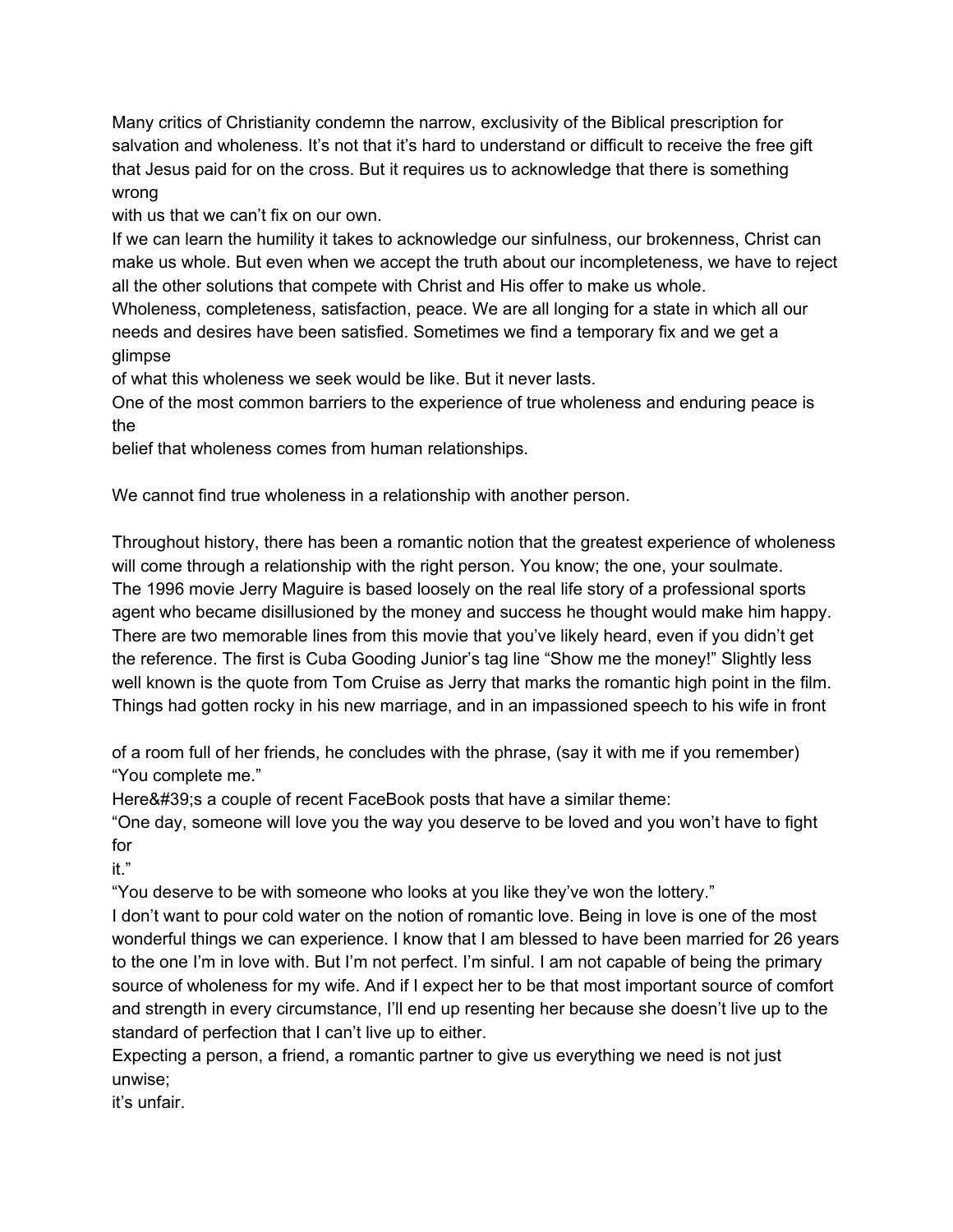In our main scripture passage for today, Jesus encounters a woman who had bought into the idea

that a relationship with the right man would complete her. It didn't work the first time, but she hadn't given up.

Let's consider together the Biblical account of this encounter in John 4:3-34

I'll invite you to read along in your Bible, in the sermon notes, or on the screen. What we're about to read together is unique among all the accounts of Jesus ministry provided to us in the Gospels. This encounter between Jesus and the woman he encounters at Jacob's well is the only

account of a private conversation that he initiates with an individual outside his inner circle, and the back and forth that results is surprising for its range of topics and frankness.

This morning I'd like for us to focus on some specific points that contribute to our understanding of the relationship Jesus wants us to have with him; the only relationship that will lead to true wholeness.

So I'll begin with verse 3 in John, Chapter 4.

3 So He left Judea and went back once more to Galilee. 4 Now He had to go through Samaria. 5 So He came to a town in Samaria called Sychar, near the plot of ground Jacob had given to His son Joseph. 6 Jacob's well was there, and Jesus, tired as He was from the journey, sat down by the well. It was about noon.

7 When a Samaritan woman came to draw water, Jesus said to her, "Will you give me a drink?" 8 (His disciples had gone into the town to buy food.) 9 The Samaritan woman said to him, "You are a Jew and I am a Samaritan woman. How can you ask me for a drink?" (For Jews do not associate with Samaritans.)

One of the first things we see is that the Samaritan woman had a little bit of a chip on her shoulder. She assumed Jesus would treat her like any other Jewish man.

Finding true wholeness in Christ requires us to let go of our assumptions about what he wants from us.

Too often, those who reject Christ do so because they believe He doesn't understand what they really need. Jesus wanted the Samaritan woman to understand, and He wants us to understand,

that He knows better than we do what we really need, and He wants to give it to us.

10 Jesus answered her, "If you knew the gift of God and who it is that asks you for a drink, you would have asked Him and He would have given you living water."

If we see Jesus for who He is, we will know that He has what we need.

The phrase, "the gift of God" was commonly used by devout Jews to refer to the Torah. Jesus is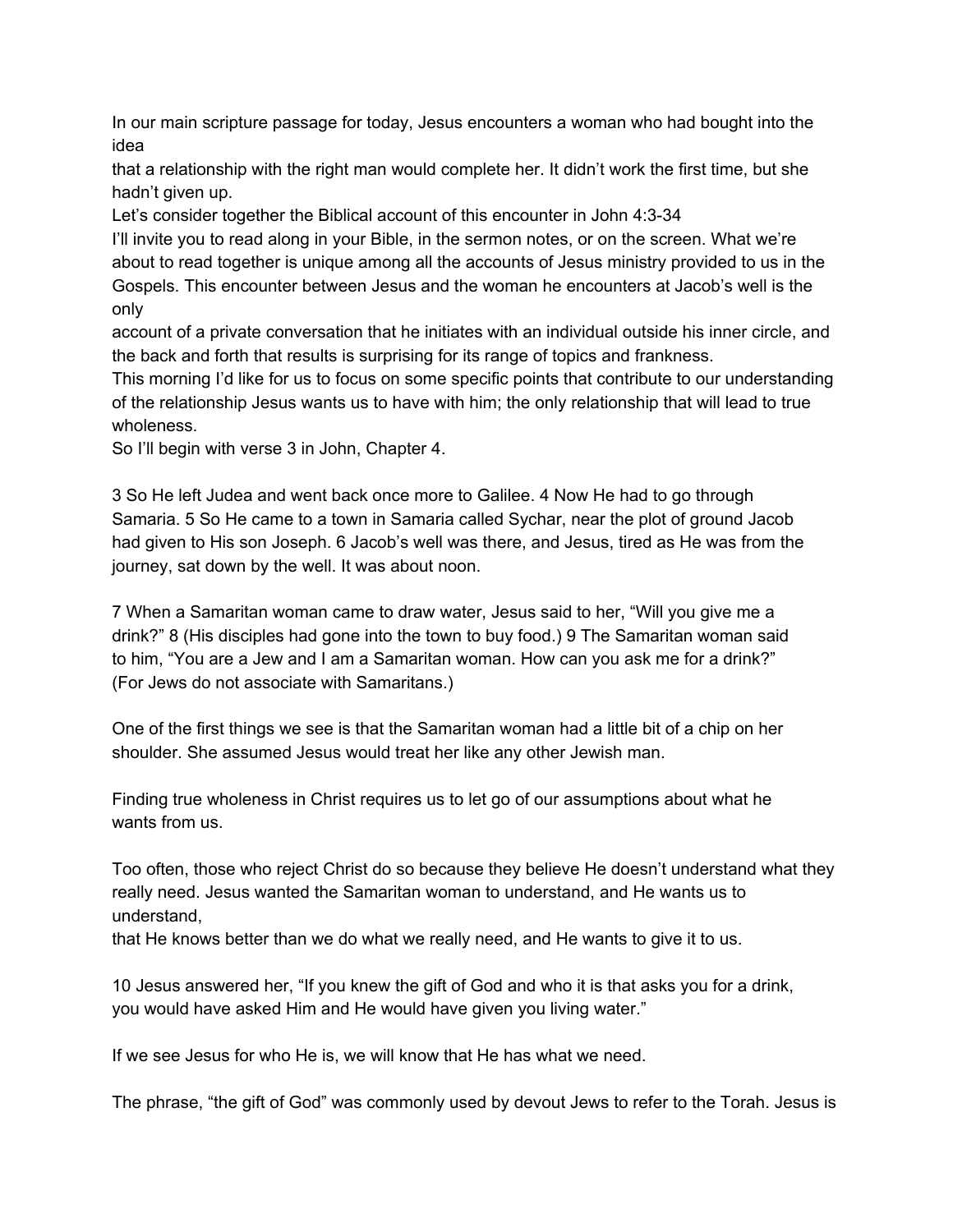not criticizing the woman personally, but He is bemoaning the fact that both the Jews and the Samaritans had stopped listening to the word of God that had already been revealed to them. The

Samaritans only had the Torah, or the first five books of the Bible, Genesis, Exodus, Leviticus, Numbers and Deuteronomy. Their religious culture had been cut off from Orthodox Judaism and the additional resources found in the books of the Prophets. The majority of Old Testament prophesies about the Messiah are found in the Prophets. The significant point that Jesus is making is that people who are faithful to follow the truth about God that they have been given will recognize His revelation when it comes to them.

We've challenged ourselves as a church to shore up our knowledge of the truth we've been given

through our Bible reading plan. Jesus challenges us to know His written Word so that we will see

Him clearly as He continues to reveal Himself to us.

Jesus was carefully leading the Samaritan woman to the truth, but she was still skeptical.

11 "Sir," the woman said, "you have nothing to draw with and the well is deep. Where can you get this living water? 12 Are you greater than our father Jacob, who gave us the well and drank from it Himself, as did also His sons and His livestock?" 13 Jesus answered, "Everyone who drinks this water will be thirsty again, 14 but whoever drinks the water I give them will never thirst. Indeed, the water I give them will become in them a spring of water welling up to eternal life." 15 The woman said to Him, "Sir, give me this water so that I won't get thirsty and have to keep coming here to draw water."

# Literally vs. Figuratively

People seem to get the terms "literally" and "figuratively" mixed up. Any time someone says' "I am literally starving to death," they've gotten it wrong. Here we see the Samaritan woman stuck on the literal meaning of water and thirst when Jesus is using them figuratively. He's actually going one step further because he's not just using thirst to represent a general longing for satisfaction. Jesus' words have existential or eternal meaning. He is talking about our ultimate need.

People who are stuck in the literal are not necessarily unintelligent of incapable of logical thought. Scientific Materialism is the view that there is nothing real, true or meaningful that cannot be measured and quantified. Individuals that embrace this view reject the notion of God and spiritual truth because there is no scientific evidence that God exists. It is not true that all or most scientists and philosophers are atheists, but those who embrace the notion that there is something beyond or larger than what we can see and measure often find themselves at odds with Scientific Materialism and those who don't want to let God into the conversation. In a broad sense this entire sermon represents a figurative use of the concept of wholeness to explore the much larger truth about salvation and a right relationship with God. Let's get back to our scripture where things are about to take a strange turn.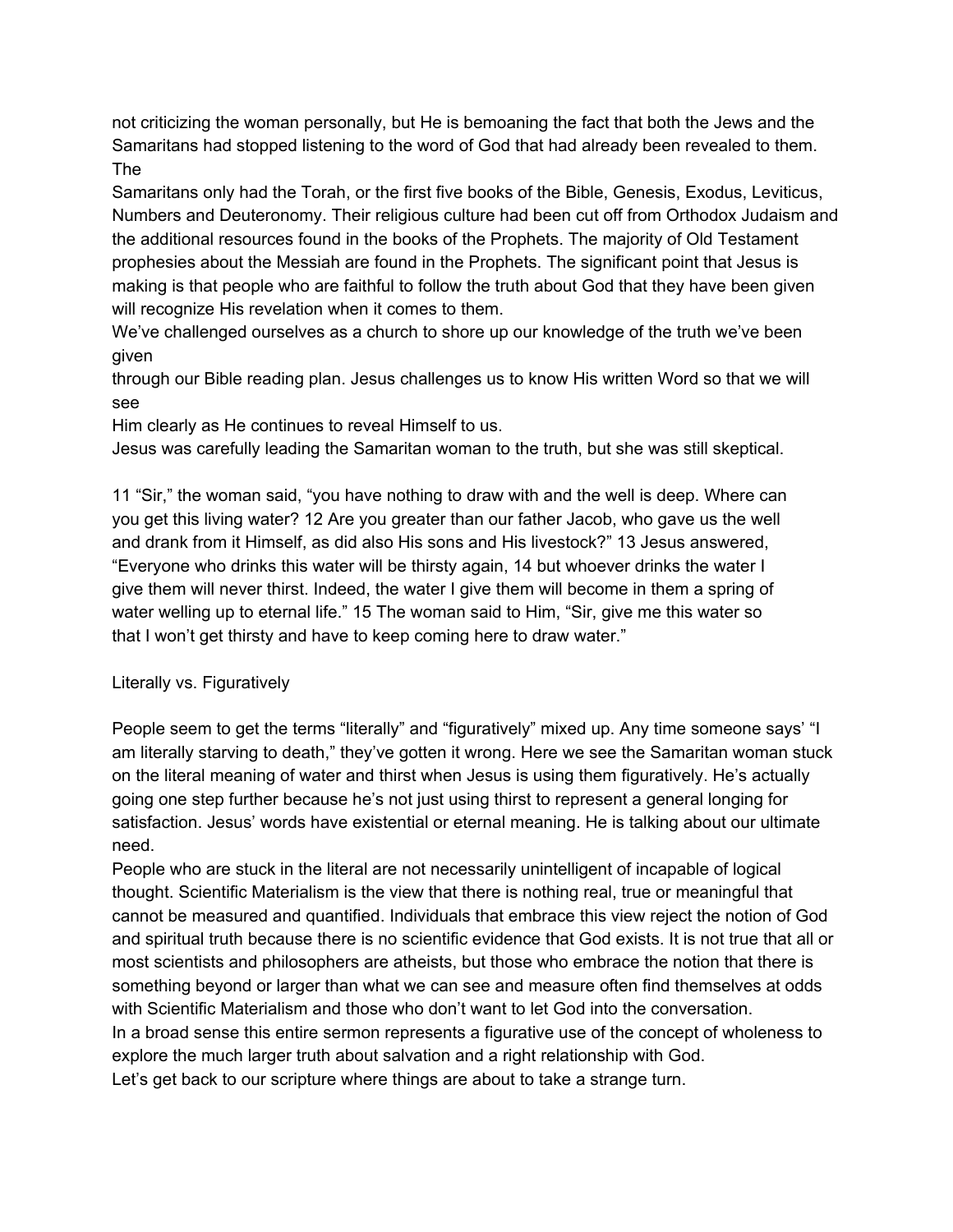16 He told her, "Go, call your husband and come back." 17 "I have no husband," she replied. Jesus said to her, "You are right when you say you have no husband. 18 The fact is, you have had five husbands, and the man you now have is not your husband. What you have just said is quite true."

This woman had applied the old adage, "If at first you don't succeed, try, try again," to marriage. I don't want to make light of her situation. She had given herself fully to men that she thought

would complete her only to be told at least five separate times, "I don't want you anymore." She had been rejected over and over, but she kept trying to find what she was looking for in relationships that were far from the ideal.

Just like she labored daily to obtain the water she needed to satisfy her thirst, she was laboring to

satisfy the need of her soul day after day through failed relationships and superstitious religious beliefs. Jesus offered to fulfill the longing she had in a way that would only grow more satisfactory each day.

The world around us has rejected the Biblical template for marriage. Without cataloging all the alternatives that are claimed to be as good as or equivalent to heterosexual marriage, we can know that any human relationship that doesn't begin with partners who are surrendered to **Christ** 

first will ultimately fail to provide the wholeness we are looking for; even if it is a traditional marriage between a man and a woman.

Before we respond to harshly to those seeking satisfaction and wholeness through alternative lifestyles or non-traditional relationships, we need to acknowledge that the mistake in these circumstances is seeking wholeness apart from Christ. No relationship with another person will satisfy our deepest needs.

The point of our passage this morning is not to define the right kind of marriage. The point is that

anything, including marriage or other relationships, that keeps us from a deep and intimate relationship with Christ will ultimately rob us from the wholeness, the completeness, the peace that only He can give us.

Many sinful behaviors and a number of potentially good, wholesome things can distract us from putting Christ first and achieving true wholeness. Distractions that we fail to subordinate to Christ will eventually lead from distraction to destruction.

As we continue with our passage we see that the Samaritan woman is starting to get it. She suspects that there is more to Jesus than just another thirsty traveler.

19 "Sir," the woman said, "I can see that you are a prophet. 20 Our ancestors worshiped on this mountain, but you Jews claim that the place where we must worship is in Jerusalem."

She is testing her understanding of religion with someone who may have a better answer than she

has heard before.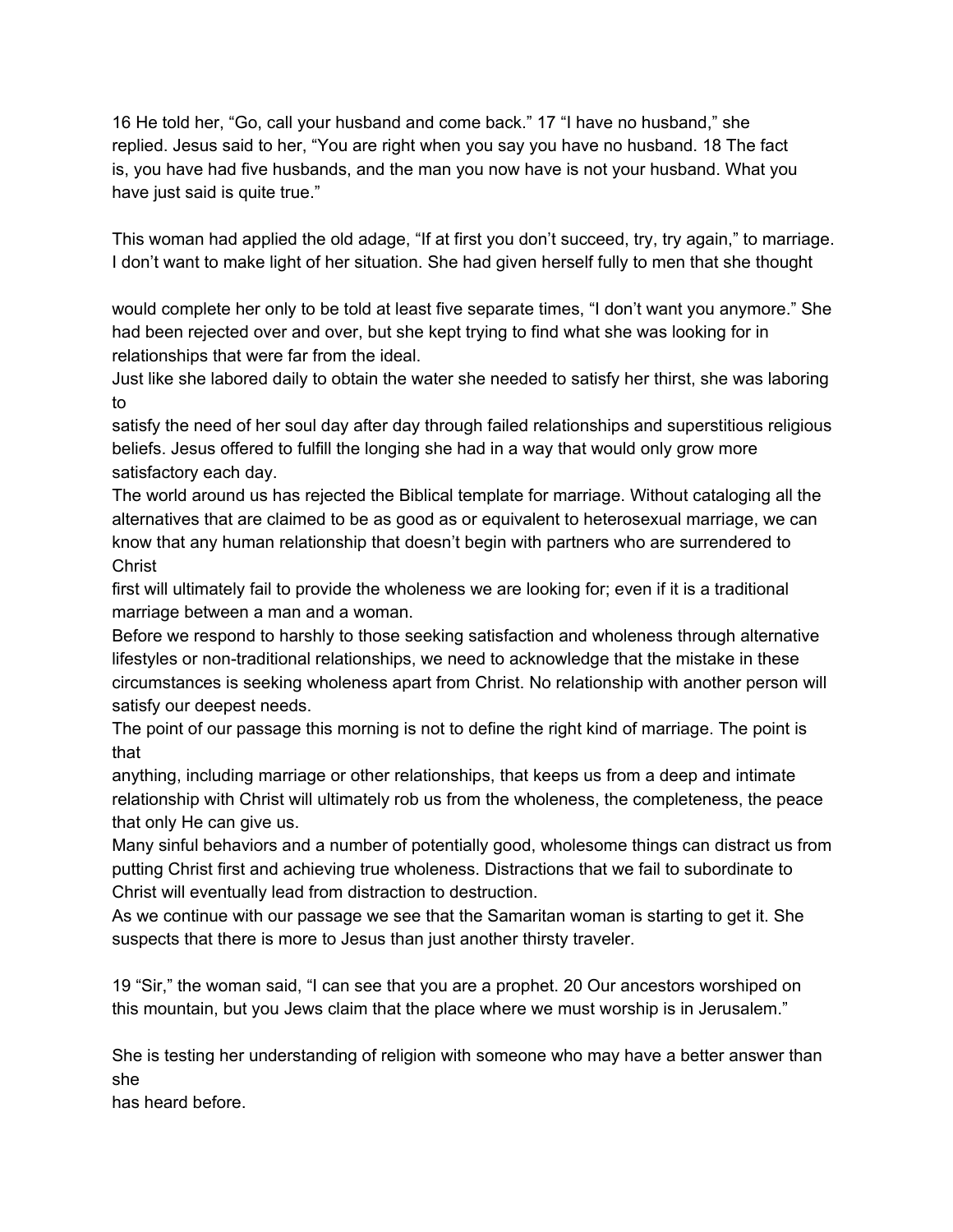21 "Woman," Jesus replied, "believe me, a time is coming when you will worship the Father neither on this mountain nor in Jerusalem. 22 You Samaritans worship what you do

not know; we worship what we do know, for salvation is from the Jews. 23 Yet a time is coming and has now come when the true worshipers will worship the Father in the Spirit and in truth, for they are the kind of worshipers the Father seeks. 24 God is spirit, and His worshipers must worship in the Spirit and in truth."

"Salvation is from the Jews," is not a slight against the Samaritans. It's a slight against the Jewish religious leaders of Jesus' day, because they had abandoned God and the true purpose of

His covenant with them. From the very first covenant that God made with Abraham, the father of all Israelites, it was clear that God intended to use those He had chosen to introduce Him to the rest of the world.

### Genesis 26:4

4 I will make your descendants as numerous as the stars in the sky and will give them all these lands, and through your offspring all nations on earth will be blessed,

The Psalmist fully embraced this purpose for which God had chosen the Hebrew people.

# Psalm 67:1-5

1 May God be gracious to us and bless us and make His face shine on us— 2 so that your ways may be known on earth, your salvation among all nations. 3 May the peoples praise you, God; may all the peoples praise you. 4 May the nations be glad and sing for joy, for you rule the peoples with equity and guide the nations of the earth. 5 May the peoples praise you, God; may all the peoples praise you.

When God's plan is fully realized, all nations will know Him and praise Him. His desire is for us to worship Him in spirit and in truth. That God is Spirit means that He is beyond our material world. He created it after all. And to truly know Him and worship Him, we must accept that He is bigger and more than we can know. We worship Him in spirit when we acknowledge that He created us and all that we are is the result of His creative effort. We worship Him in truth when we receive fully the written revelation He has given us in the Holy Scriptures. If we reject any teaching of scripture because it's inconvenient or hurts our feelings, we cannot worship Him in spirit and in truth.

This resonates with something Pastor Andrew said in His message on Finding the Courage to Unite a few weeks ago. He said:

Another reason this is bold is because it is risky. Not because it isn't true, but because God's word will sometimes conflict with what may feel natural to us. You see, there is an ever-

increasing tendency to adopt our own opinions and our feelings as the truth rather than the truth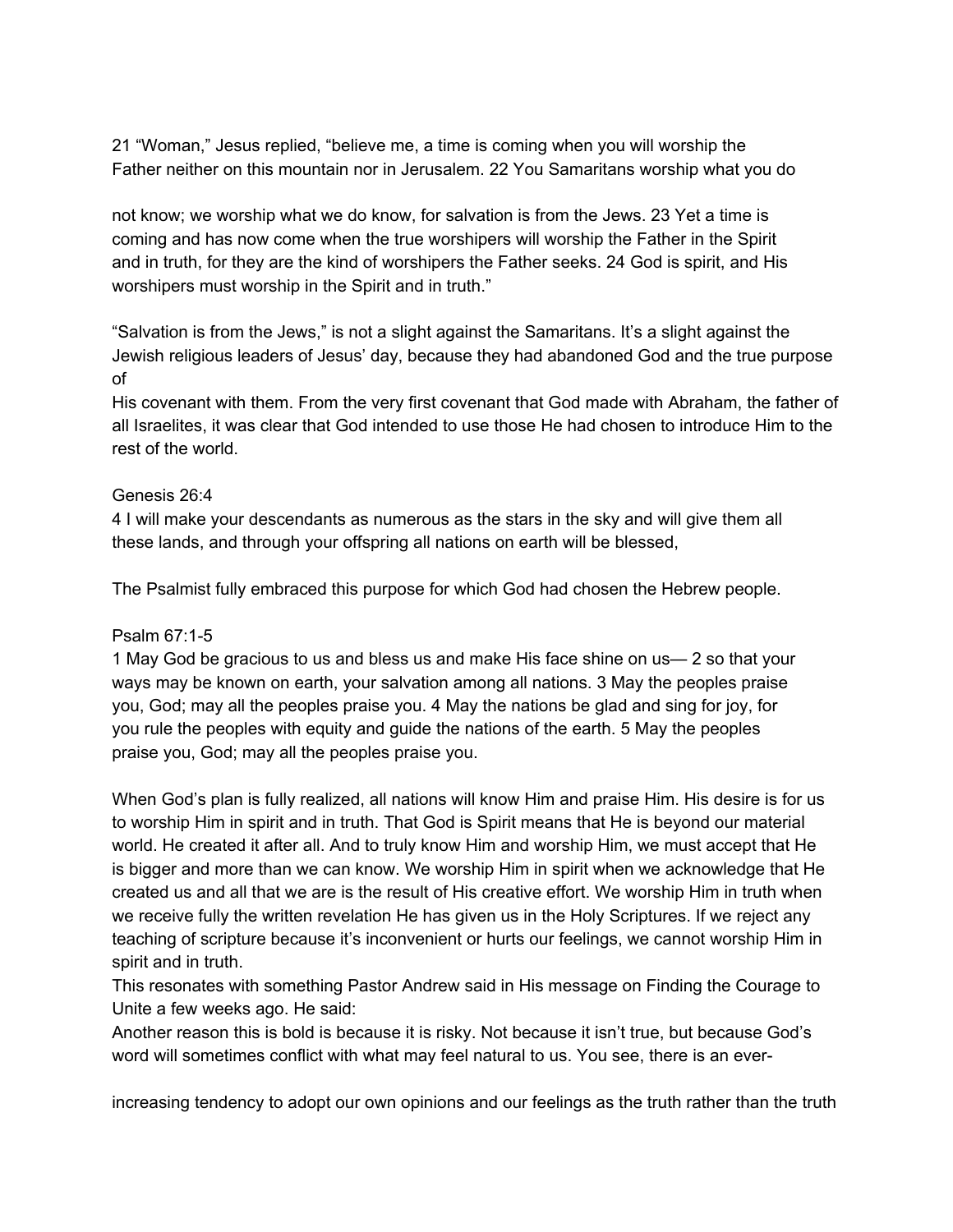of God. When that happens, it naturally affects our view of who God is, our choices, lifestyles, and relationships. I can't tell you how many times I've heard, "yeah I know what God's Word says, but I feel like this other way is the right choice for me." The pursuit of holiness and living a Godly life doesn't work that way.

Finally, in our passage, we see the Samaritan woman get to the place Jesus had been leading her

to.

25 The woman said, "I know that Messiah" (called Christ) "is coming. When He comes, He will explain everything to us." 26 Then Jesus declared, "I, the one speaking to you—I am he."

We know she really got it because of her response.

27 Just then His disciples returned and were surprised to find Him talking with a woman. But no one asked, "What do you want?" or "Why are you talking with her?" 28 Then, leaving her water jar, the woman went back to the town and said to the people, 29 "Come, see a man who told me everything I ever did. Could this be the Messiah?" 30 They came out of the town and made their way toward Him.

Based on what we know about the Samaritan woman, we might assume that she was not held in

high regard in her village. She had fallen down the social ladder to a status that was equivalent to

being a prostitute. It is unlikely that she had a voice in any public setting, and would likely have been, or perhaps had been, ridiculed for anything she had to say. But when she finally realized what Jesus was offering her she was filled with a boldness and confidence that moved her to tell everyone in her village that she had found what they were all looking for.

When we have been made whole, we can speak the truth and obey God without any fear of what others will think.

Not only had her encounter with Jesus moved her to speak, it had changed her in a way that was

obvious to the people she spoke to. They didn't ridicule her as they might have in the past. They believed her and followed her back to the well to see Jesus for themselves.

31 Meanwhile His disciples urged Him, "Rabbi, eat something." 32 But He said to them, "I have food to eat that you know nothing about." 33 Then His disciples said to each other, "Could someone have brought Him food?" 34 "My food," said Jesus, "is to do the will of Him who sent me and to finish His work.